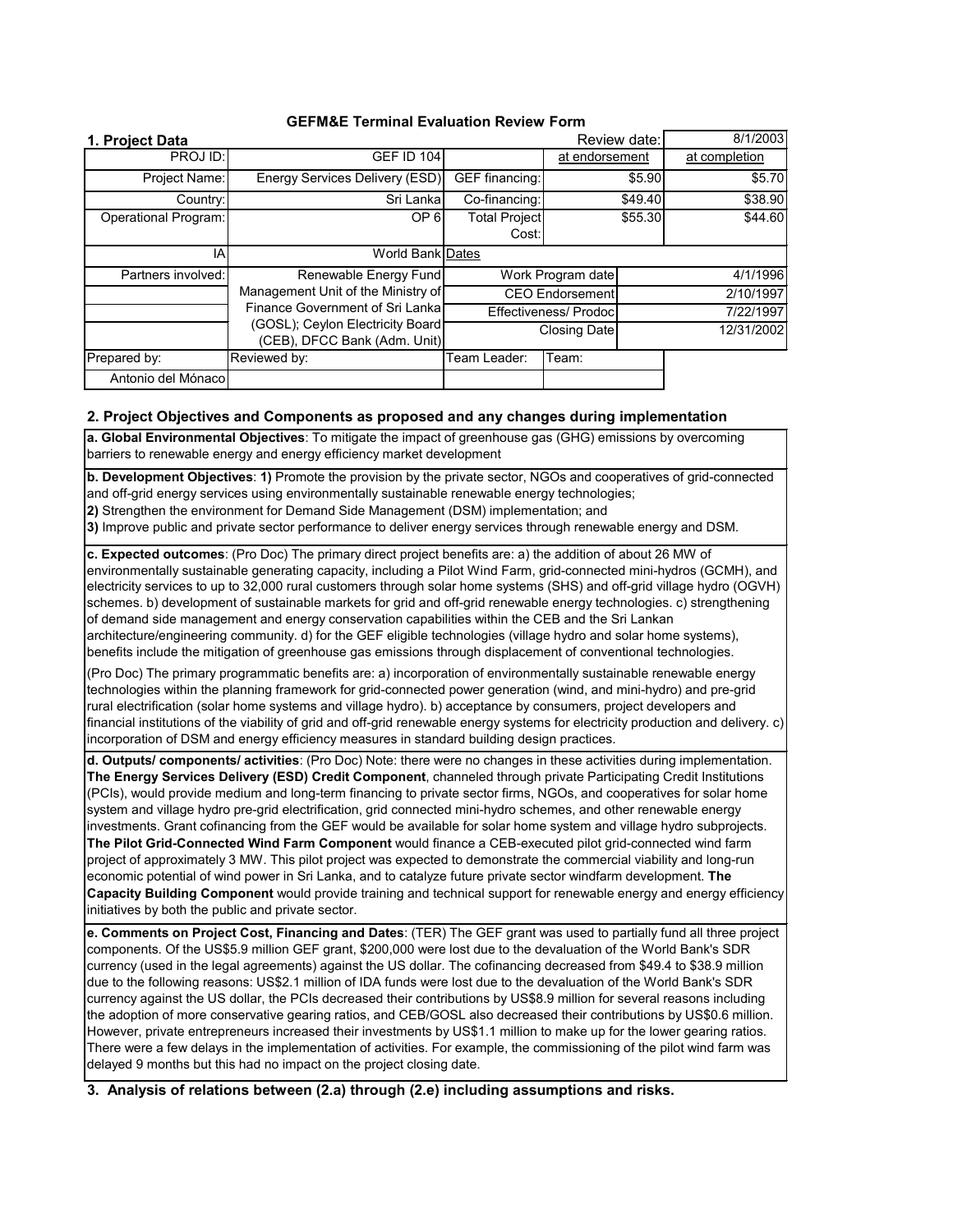(TER) The relation between project objectives, expected outcomes and activities was sound and strong for the most part. However, more emphasis on DSM and energy efficiency was needed to mainstream them in standard building design and in end user practices. The risk analysis in the project document was detailed and sound measures were taken to reduce risks. The assumptions made were also sound.

#### **4. Assessment of compliance with GEF review criteria**

**a. Implementation Approach:** (TER) The project had a very strong logical framework and it was used during project implementation. (ICR) The project implemented innovative approaches that overcame the typical constraints of grid expansion and inefficiencies of a public sector approach. This project was designed to meet the need of small rural systems of below 5 MW capacity in parallel with an International Development Association (IDA) operation, the Private Sector Infrastructure Development Project, which was designed at the same time to support larger generation projects. The ESD credit program component has been central to the design of the project being the main channel to encourage private sector provision of energy services. As lack of access to long-term financing was the key barrier to private sector investments, the credit program design was appropriately targeted at meeting project objectives.

The credit program design, including on-lending arrangements were modeled after the successful Private Finance Development Project (PFDP). Some of the lessons adopted from the successes of the PFDP were (a) choice of direct onlending to PCIs through an Administrative Unit (AU) arrangement rather than an on-lending arrangement through an Apex financial institution; and (b) project administration by a private entity (DFCC bank) on contract to the government. In addition, the onlending terms for PCIs and eventual borrowers reflected market conditions for the ESD project. Being part of an established finance institution, the AU started with the advantage of being familiar with the prevailing banking regulations and procedures. Its initial staffing was carried out in a manner that ensured adequate capacity to deal with the administration of the IDA credit and GEF grant.

(TER) The implementation approach was also responsive to unexpected situations through adaptive management. For example, to address the slow village hydro market development, an open solicitation process was initiated to get proposals from consultants on how to address policy, technical, and sustainability issues. As in the SHS component, the interventions resulted in the attainment of targets. Another successful example of proactive adaptive management was the project's involvement that resulted in acceptable tariffs for small hydro power projects. The project also adopted lessons from previous experiences as indicated in the Project Document.

**b. Country ownership/driveness, and endorsement:** (ICR) The project development objectives were consistent with the energy sector assistance outlined in the CAS. Specifically, three CAS objectives supported by the ESD Project were (i) environmentally sustainable energy development; (ii) promoting private sector delivery of energy services; and (iii) enhancing efficiency in the power sector. At the time of appraisal, public sector energy investments in Sri Lanka were inadequate to meet the rapidly growing demand. Energy shortages were causing almost daily power cuts in 1996 and this underscored the need for new generating capacity and improved efficiencies. Since a sizeable part of the population (about 48%) was without access to the grid, the possibility of their being served in the near future through the conventional system was nearly non-existent. This project therefore was prepared in response to the need for increased access to electricity in rural areas.

(TER) Other indications of strong country ownership are the government's financial commitment and the involvement of local credit institutions and entrepreneurs which contributed US\$4.8 and US\$10.7 million respectively. In addition, at project entry there was a pipeline of mini-hydro, village hydro, and solar home system projects totaling over US\$ 58 million in project costs which had been identified for financing. Other indications of strong country driveness at project entry were that the operating guidelines for the credit program were in place, PCI eligibility criteria were established; the GOSL was in advanced stages of discussions with several PCIs. In addition, regarding the wind farm, the CEB had prepared the feasibility study and the bid package utilizing the IDA Project Preparation Facility (PPF) and CEB had also completed preparatory studies for DSM related work.

**c. Stakeholder Participation/Public Involvement:** (TER) The project had a sound approach to stakeholder participation which involved government local and national agencies, the private sector (financial and renewable energy investors), village associations, etc; and included renewable energy awareness, consultations, stakeholder participation, and capacity building resulting in implementation of demonstration projects. Several NGOs also took part in promotional and operational activities related to SHS and village hydro. (ICR) Broad community participation was evident from the fact that more than 30 villages requested assistance for preparing village hydro projects in the range of 1.5 to 60 kW under the GEF Project Preparation Advance (PPA). Regarding the participation of PCIs, the decision to use DFCC Bank as the administrative unit was taken by the government in consultation with the World Bank and other interested institutions. The use of one institution as both a PCI and the AU required the creation of a "Chinese wall" between the AU and the lending operations at the PCI. This prudent design was endorsed by the other PCIs.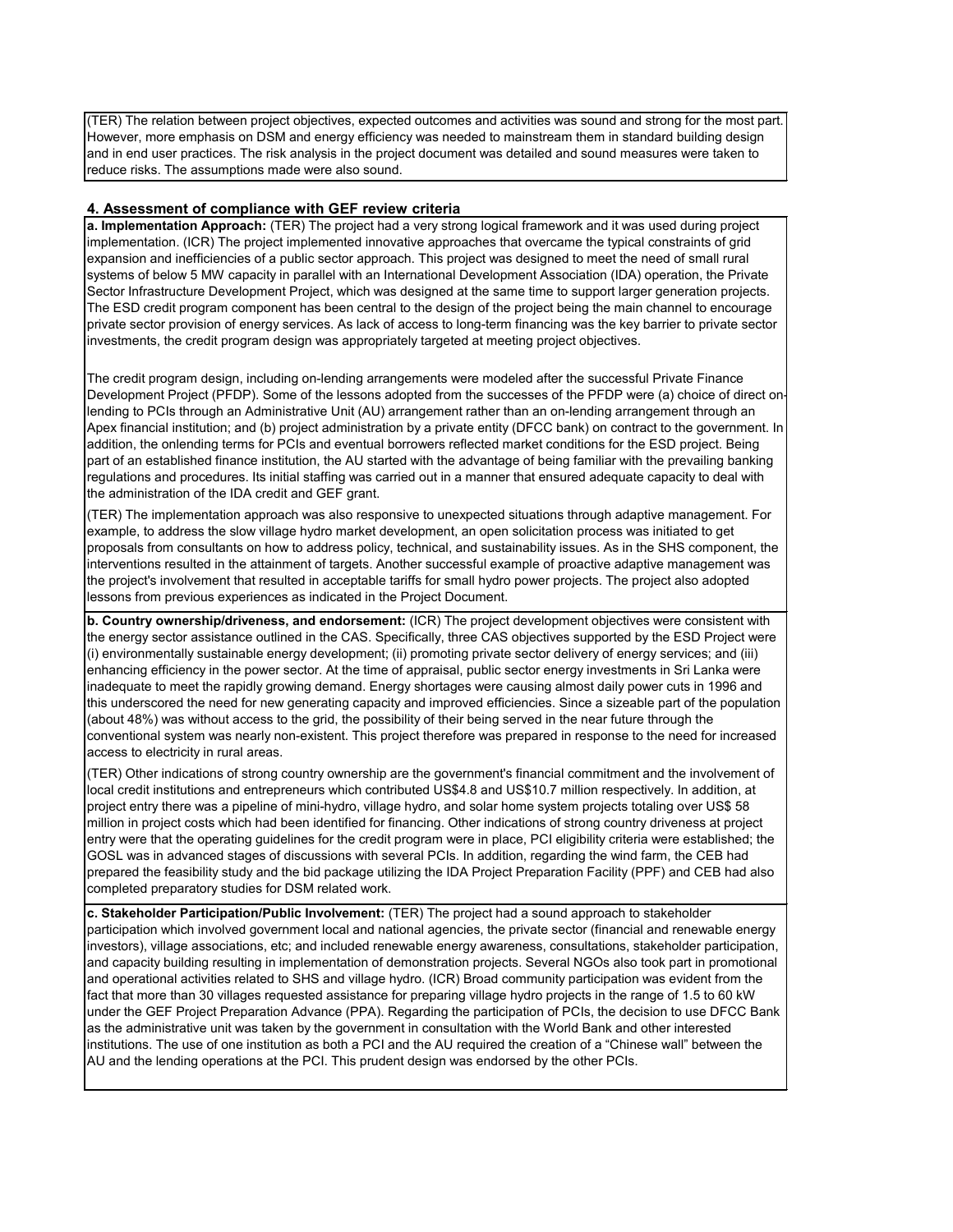**d. Sustainability:** (TER) The sustainability strategy of the project was very sound and strong. It included strengthening the financial sector to finance renewable energy projects, development of financial and economic instruments for the private sector, development of suitable organizational arrangements with the power utility, government and private sector, development of institutional capacity by training technicians, loan officers and power sector specialists, identification and involvement of champions including community associations and banks. Two areas needing improvement to enhance sustainability (and that the follow up, Renewable Energy for Rural Economic Development (RERED) project will pursue) are matching energy supply with demand for productive uses and strengthening the power sector policies which has been lagging behind in comparison to the growing use of renewable energy.

Some selected examples to illustrate the projects sustainability are: Solar companies such as Shell, Access, and Selco, have entered the market and helped trigger the take-off in sales and general improvement in after-sales service. They have brought international standards into play and much of their professional management is provided by Sri Lankan staff. An active Solar Industry Association (SIA) has come into being and is leading advocacy on industry concerns and renewable energy issues. Capacity to implement civil works, and manufacture smaller components for mini-hydro projects has developed locally. Private sector commercial banks and micro credit institutions are financing the RE projects and thus increasing the sustainability of the project outcomes.

**e. Replication:** (TER) The project's activities were oriented towards encouraging replication through a market transformation for renewable energy. As a result of the project activities the private sector has undertaken more renewable energy projects after the project closure. For example, about six serious private-sector mini-hydro developers now in operation are planning more sub-projects. Despite the low FIRR of the pilot wind-farm, it has generated considerable private sector interest in wind projects with 7-8 companies presenting unsolicited proposals to the CEB. As a result of this level of private sector interest, the CEB has recently issued a tender for development of a 22 MW windfarm. Many of the hydro systems were transferred to the follow up RERED project. This follow up project was designed to capitalize on the momentum built by the ESD project drawing on its lessons. In addition, other financial institutions including commercial banks, leasing companies and MFIs have shown keen interest in renewable energy project financing (as demonstrated by a greater number of PCIs in the follow-up RERED project) given the success of the ESD.

(ICR) The ESD project has also generated private sector interest in the delivery of energy efficiency services. The first energy service company (ESCO) to be established in Sri Lanka is operating successfully with about 20 clients and more than 100 energy efficiency installations and at least 2-3 others are beginning operations. The project also provided capacity building and increased awareness about renewable energy projects among the provincial and central governments which resulted in further replication. For example, the AU helped a province design and implement a solar grant program under which 6000 SHS were installed. As a result other provinces have initiated similar programs.

**f. Financial Planning:** (ICR) Competent financial management and project management staff in both implementing agencies were enabling factors for successful project implementation. Accounting, record keeping, and reporting on project financial transactions (though manual) were timely, comprehensive and satisfactory. Noteworthy is DFCC Bank's financial management system for monitoring and disbursing against loan refinancing applications from PCIs, which is a good model to follow for future projects that have financial intermediation components. The existing financial management arrangements were augmented for the follow-up project.

(ICR) Regarding financial arrangements, under the credit program component, the Ministry of Finance and Planning (MOFP) would onlend project proceeds to eligible Participating Credit Institutions (PCIs) at the Average Weighted Deposit Rate (AWDR), which would in turn, onlend these proceeds, along with complementary financing out of their own resources, to eligible sub borrowers at market rates and terms. In addition to the IDA credit, the grant co-financing from the GEF was available through PCIs to developers of SHS and OGVH sub-projects to cover feasibility or business planning costs as well as for one time capital cost buydown. The program was to be administered based on a set of operating guidelines agreed by the GOSL and IDA. Grant funds were also available to the Administrative Unit (AU) for offgrid promotional efforts, verification and consumer protection activities.

(TER) The ICR included very detailed accounts of project costs by activity and calculations of economic rate of return (ERR) and the financial internal rate of return (FIRR). The actual FIRR for the grid-connected mini-hydro was 24%. The actual FIRR for the SHS was more than 20% without GEF financing. The actual FIRR for the village hydro (off-grid) could not be calculated due to lack of information but the estimated FIRR at appraisal was 22% and the ERR without GEF financing was 54%. These rates resulted attractive to the private sector and therefore, grant financing will be phased out in the follow up project as the private sector gets more involved. The FIRR for the wind farm was 0.9% given some miscalculations in the design of the turbines and that the final location had slower winds than appraised.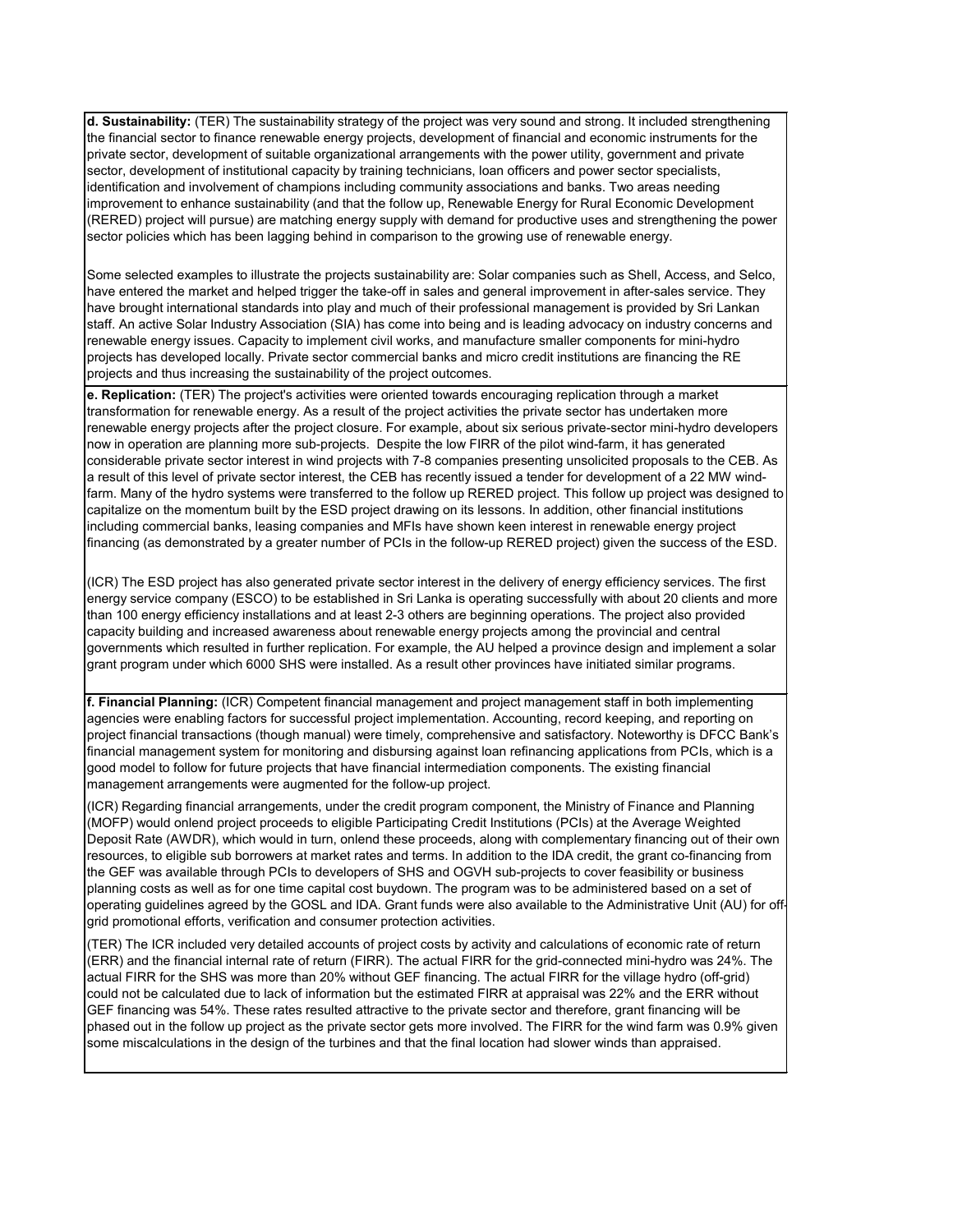**g. Cost Effectiveness:** (TER) There was no information on the cost effectiveness of the project in the ICR and it is very difficult to estimate the cost effectiveness of the GEF grant given that it was used to fund portions of all the activities. To answer this question it has been said that the GEF needs to develop guidelines. Cost effectiveness decreases by the losses from the devaluation of the SDR. However, given that the project exceeded most of its targets, the likely sustainability of the project outcomes, the impacts in terms of GHG emissions reduced, and the market transformation and replication effects, it could be said that the project was cost effective.

**h. Monitoring & Evaluation:** (TER) The logical framework was used as an M&E tool. The M&E system was very robust allowing the project to adapt during implementation to better achieve the objectives. The project's achievements were measured against the initial conditions and the targets established during the project preparation. Very few targets were modified given unexpected delays but for the most part the project exceeded its original targets. The project also set up an M&E system with CEB to monitor the performance of the wind farm for decisions on future projects. In addition, the government set up an M&E system to monitor the impacts of the wind farm on bird populations and disruption of elephant migration paths to address the concerns raised by NGOs.

## **5. Significant Outcomes/Impacts and contribution towards the achievement of global environmental objectives:**

**GEO** (ICR): The project will result in reducing carbon emissions by 514,000 tons (including the impact of mini-hydro projects) over the life of sub-projects, compared to the Project Appraisal Document (PAD) estimates of 140,000 tons (which excluded minihydro). (TER) It is not clear why the emissions from the minihydro component were excluded from the PAD.

**DO1** (ICR)**:** The ESD project created an enabling environment for private sector participation in grid-connected renewable energy projects by facilitating development of a Small Power Purchase Agreement (SPPA) and by channeling long term credit through licensed commercial banks and licensed specialized banks. Private sector participation in offgrid renewable energy development was stimulated by the participation of Micro Finance Institutions (MFIs) in the credit program. In particular, participation of MFIs was instrumental in achieving increased penetration of solar home systems (SHS). The implementation of private sector renewable energy projects has created a vibrant industry of suppliers, developers, consultants and trainers.

Today there are 11 mini-hydro developers, 4 major solar companies and about 12-15 village hydro developers as compared to 1 mini-hydro developer, 2-3 fledgling solar dealers and 1-2 village hydro developers at project appraisal. In addition, at the village level, there are nearly 80 functioning electricity consumer associations. The pilot wind farm has generated considerable private sector interest and CEB recently launched a bid solicitation for a 22 MW wind power project. The collective experience has created a dynamic renewable energy industry with significant local expertise, minimizing the need for expatriate consultants. Having achieved success in the domestic market, Sri Lankan mini-hydro developers are now looking to overseas markets in Asia and Africa and local renewable energy consultants have began undertaking regional assignments to share their experience.

**DO2** (ICR)**:** Through technical assistance support to the CEB and the private sector stakeholders, the project has also strengthened the environment for the implementation of DSM projects as well as built private sector capacity in the delivery of energy efficiency and renewable energy services. Completion of the first national load research program under the project is notable in this regard as it helped in identification of impacts of different classes of consumers and appliances on the system peak demand (details available at website http://www.ceb.lk). Evaluation of the ongoing energy efficient lighting program helped CEB build capacity in the area of DSM program evaluation. The associated technical training also helped refine CEB's audit programs. During the course of the project, CEB also led the preparation and issuance of energy efficiency building codes for voluntary adoption by architects, builders and property developers.

**DO3** (ICR)**:** The first Energy Service Company (ESCO), initially established as a division within Lanka Transformers Limited (LTL), also came into being benefiting from the capacity building efforts under the project. Following-up on the success of this company, 2-3 new companies are also now providing energy efficiency services. The pre-electrification unit at the CEB helped increase awareness and build renewable energy project implementation capacity in its area offices as well as private sector and NGOs through regular training programs.

#### **6. Significant Shortcomings (including non-compliance with GEF policies and procedures):**

**GEO:** (TER) The project did not emphasize the integration of rural electrification projects into productive uses to achieve economic development. This has a considerable negative impact on the poorest sectors because the project benefits were skewed towards middle to upper income rural people as these are the groups that have the highest willingness and ability to pay. In addition, the GHG contribution from the poorest sectors may be considerable as well. This issue has been identified as a weakness that the follow up RERED project is supposed to address.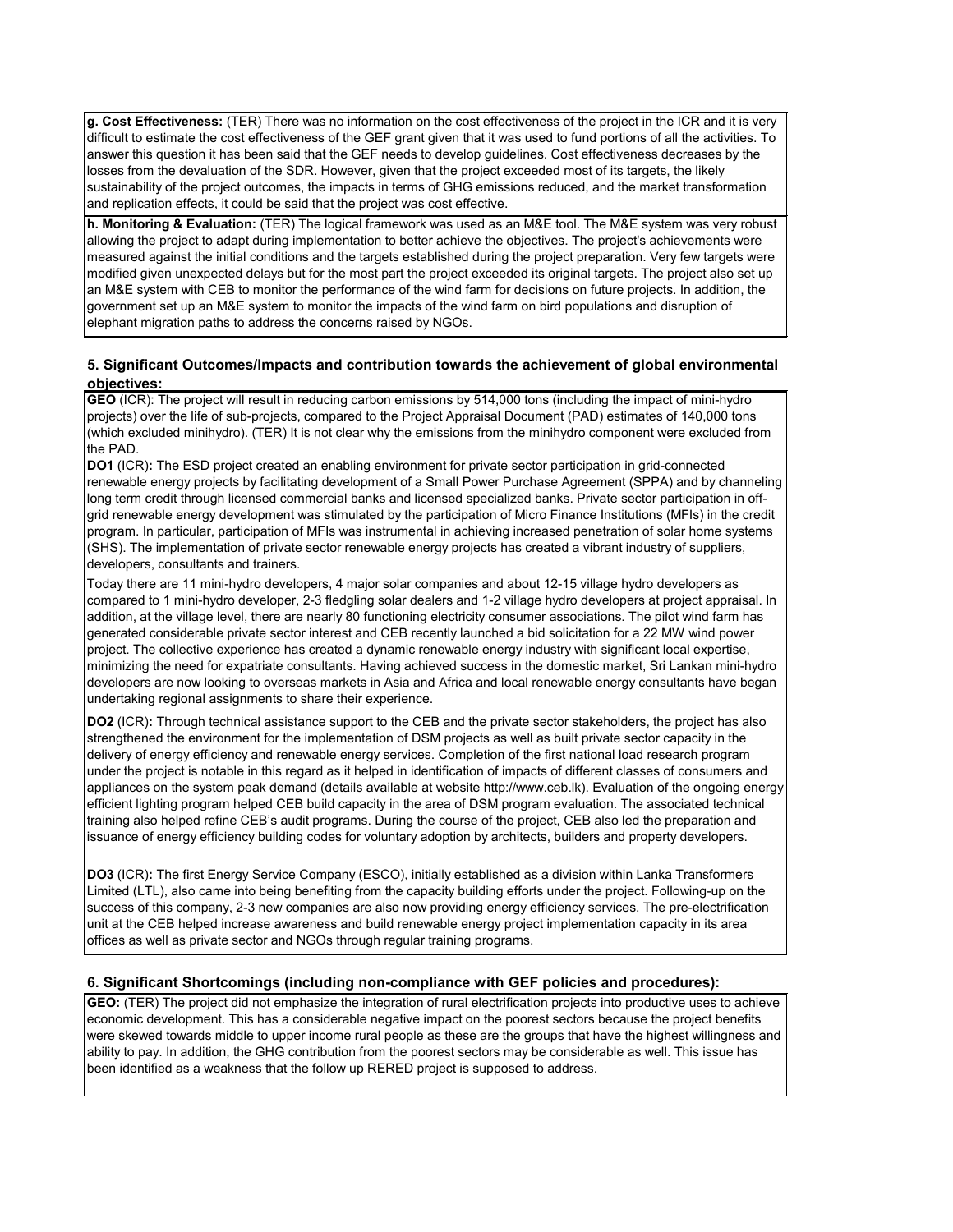**DO1:** (TER) The project should have made a better attempt to calculate the FIRR for the village hydro and SHSs since this information is paramount to attract more private sector investors. The CEB was aggressively pursuing thermal power capacity additions as indicated in the project document. It is not clear why the project did not explore that option as well in its portfolio of renewable energy alternatives.

**DO3:** (TER) The project did not place enough emphasis on power sector restructuring and the development of national policies to further promote the project's initiatives (effective reform and regulation) but the follow up project will do so. **Other:** (ICR) The ethnic conflicts in the Northern and Eastern part of the country affected the market for RE technologies, specially SHSs and reduced the long term capital available for the financial sector.

#### **7. Ratings**

|                         | <b>IA Terminal Evaluation</b> | Other IA       | <b>GEF M&amp;E</b>         | Comments            |
|-------------------------|-------------------------------|----------------|----------------------------|---------------------|
|                         |                               | evaluations if |                            |                     |
|                         |                               | applicable     |                            |                     |
| Implementation          | Not available                 | Not available  | <b>Highly Satisfactory</b> | Refer to 4.a        |
| Approach                |                               |                |                            |                     |
| Stakeholder             | Not available                 | Not available  | Satisfactory               | More DSM and EE     |
| Participation/Public    |                               |                |                            | outcomes required   |
| Involvement             |                               |                |                            |                     |
| Sustainability          | Likely                        | Likely         | Satisfactory               | Refer to 4.d        |
| Monitoring &            | Not available                 | Not available  | Satisfactory               | Refer to 4.h        |
| Evaluation              |                               |                |                            |                     |
| Quality of the TE       |                               | Satisfactory   | Satisfactory               |                     |
|                         |                               |                |                            |                     |
| <b>Outcome of major</b> | Satisfactory                  | Satisfactory   | Satisfactory               | Refer to 2 a. b., 5 |
| objectives              |                               |                |                            | and 6               |

Ratings: Highly Satisfactory, Satisfactory, Marginally Unsatisfactory, Unsatisfactory, and N/A.

## **8. Lessons and recommendations for on-going and future GEF projects**

(ICR and TER) The success of ESD project interventions can be ascribed to their being demand driven and commercially oriented, while enabling and empowering appropriate stakeholders to overcome technical, financial and institutional barriers. The following lessons have been identified for embarking on a successful private sector led (renewable) energy intervention: **1.** 

**Improve access to capital.** One of the key barriers for energy investments is access to capital. Private entrepreneurs seeking to sell power to the grid need long term loans that fit their cash flows. Villages Electricity Consumer Societies (using OGVHs) and individual households (using SHS) needed loans to make the energy systems more affordable. The project addressed these needs through a **credit program** and an **output focused co-financing grant.** 

**Credit Program:** Microfinance institutions as credit institutions play a significant role in small and medium enterprises development because they make system more affordable and open new markets for retailers. In addition, they are more suited for financing rural energy service provision than commercial banks or SHS vendors because given the additional costs, expertise needed and risks involved, the credit service should be handled by smaller specialist organizations. **Output focused co-financing grants**: They provide incentives for private companies to enter new markets and deliver pre-defined products because they provide grants to cover some of the incremental cost for the introduction of environmentally friendly technologies. These grants were output focused and only disbursed after the pre-defined results were achieved.

**2. Build an enabling business and policy environment.** After key barriers were addressed, investors were willing to take on larger projects and new companies were willing to enter the market. Some specific lessons are: · For a private sector led program to succeed institutional structures must be effective and policy frameworks must be conducive. For example, making sure renewable energy can compete with other technologies on a level playing field by reducing or eliminating import duties for renewables, and creating small power purchase agreement (SPPA) frameworks, rural electrification policies and national electricity reform legislation.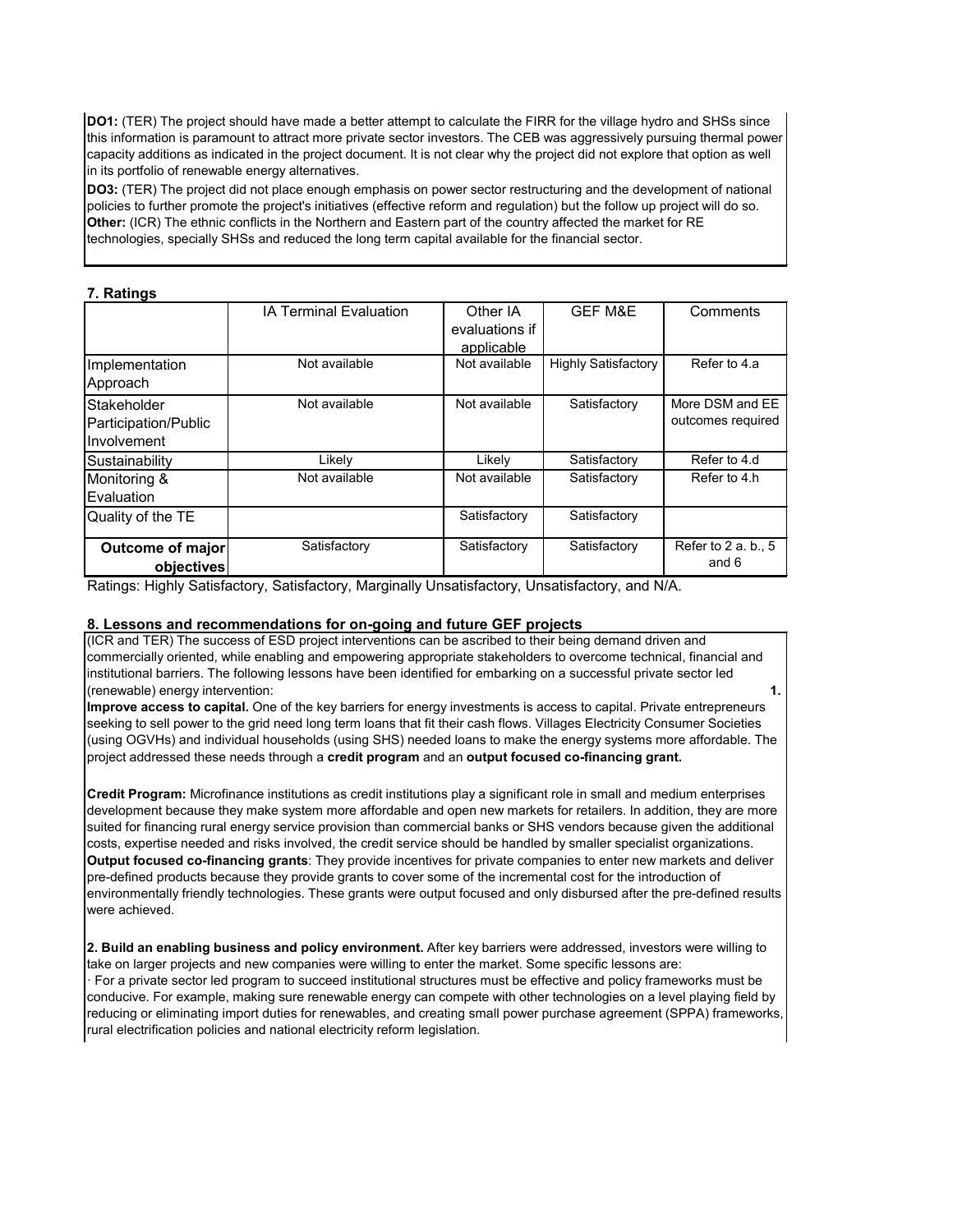· The implementation of a standardized power purchase agreement using a formula-based way of determining the least cost tariff should be ensured to reduce overhead costs associated with having to negotiate every small power project. · Business associations (e.g., Small power producers association, Solar industry association, Village hydro association, Village hydro consumers association and Biomass association) should be properly involved because they improve impacts, and promote the building of constituencies that improve the business environment (e.g., by discussing a standardized SPPA and tariffs with the national utility and relevant ministry, requesting CEB rural electrification expansion plans, engaging provincial governments in off-grid electrification concepts, harmonizing the government's energy policies, addressing technical and financing issues, and resolving service delivery issues).

**3. Scale-up capacity building initiatives.** This and other projects such as the India Renewable Resources Development Project demonstrated that it is essential to provide training to enhance the capacity of the private sector, government agencies, NGOs, and other stakeholders on the technologies, credit operations, implementation and monitoring of projects. It may require two to three years to build the framework, therefore perseverance is essential. After the market transformation begins and a critical mass of institutions, private entities and associations are involved, the capacity building process accelerates and up-scaling becomes easier and cheaper. A project by project approach to provide capacity building for technicians may slow the market transformation process for village hydro and SHS. A better approach, specially in a growing market may be to provide training for large numbers of installers of SHS and integrate courses in regular curricula. In addition, education of end users is essential as most technical problems encountered with SHS and mini hydro systems were related to improper use of the systems.

**4. Use market principles when considering the introduction of new systems and technologies.** The introduction of new technologies needs to be driven by a sound economic rationale and market principles, such as for example, the system needs to be the least-cost option compared to alternatives, and the incremental cost of the systems needs to be in-line with the incremental cost globally and have a declining trend. In addition, reliable after-sales service should be in place to increase consumers confidence and the sustainability of the outcomes.

 **5. Renewable energy market analyses must include both sides, supply and demand.** Three main lessons are of note:

· The study found that end users are willing to pay more than their current energy expenditures as long as the energy supply is more reliable and safer (i.e., health and other risks associated with the use of kerosene for lighting). · Local participation and cash contributions for the implementation and monitoring of off-grid projects is a crucial element to project success as it increases community ownership, improves local capacities, strengthens community relations, and promotes a culture of payment that facilitates costs recovery.

· Middle to upper income rural people benefit most as the technologies involved are not cheap, and these are the groups that have the highest willingness and ability to pay.

#### **9. Is a Post Completion Evaluation/Impact Evaluation recommended? (Yes or No)**

Yes. THIS PROJECT PROVIDES LESSONS THAT SHOULD BE CONSIDERED BEST PRACTICES FOR RENEWABLE ENERGY ELECTRIFICATION. Note that OED has also recommended an audit of this project.

#### **10. Comments on the quality of Terminal Evaluation according to the attached checklist**

The quality of the TER was high. It provided a detailed assessment of the project outcomes although it downplayed the project shortcomings such as the failure to focus on the development of a strong national renewable energy policy framework which had to be inferred from the information presented. The criteria for the selection of one renewable energy technology over another was not discussed in the ICR, which makes it difficult to assess the optimization of resources. The ICR did not include what percentage of the national energy supply was provided by the project's renewable energy initiatives. The project took some very strong steps in the right direction in terms of DSM and energy conservation, however the impacts of these on peak demand were not discussed in the ICR (i.e. how much has peak demand decreased thanks to the DSM and energy conservation project efforts?). The website www.ceb.lk provides some good insights but more emphasis should be given to energy conservation in the follow up project. A discussion of the negative impacts (i.e. environmental, waterborne pests, etc.), if any, or environmental impact assessments (if needed) for the small hydro projects Vs. the benefits was not discussed in the ICR.